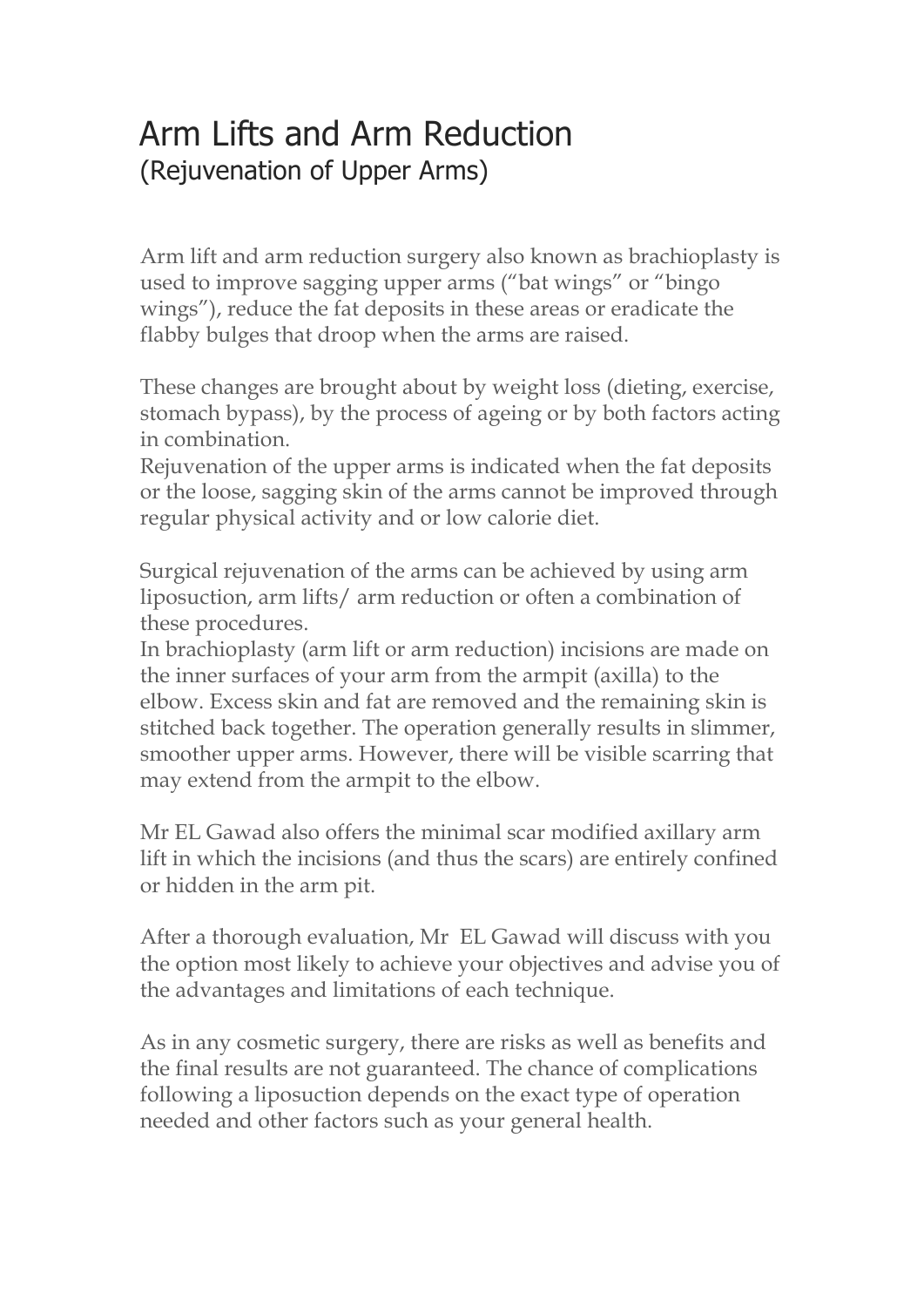Mr A EL Gawad will explain how the risks apply to you. Detailed postoperative instructions will be discussed during consultation and a procedure-specific handout given to you.

# Some risks of arm reduction/arm lift/arm liposuction:

*Frequent*

- Bruising and swelling
- Temporary numbess: common
- Tightness and reduced arm movements: temporary & latter is advised.
- Slow healing/ wound breakdown: often due to smoking/ fatty arms.
- Sensory alterations: numbness, tingling
- Visible scars (often unavoidable): from armpit to elbow if open surgery

## *Infrequent*

- Bleeding and haematoma: rare
- Infection ± suture boils
- Irregular or other unsatisfactory contour of the arm
- Inadequate shrinking of the skin (poor skin retraction)
- Liposuction induced / increased sagging (ptosis)
- Persistent ptosis (sagging): due to under-correction
- Scars may widen, tighten up or hypertrophy/keloid
- Asymmetry between the two arms
- Occasional need for revisional surgery

## *Alternatives to arm rejuvenation surgery:*

- No surgery: leave the lax arm skin and fat deposits alone
- Exercise & Diet: may help generalized fat deposits but not lax skin

Long sleeved clothing: can be effective in hiding flabby or fatty arms